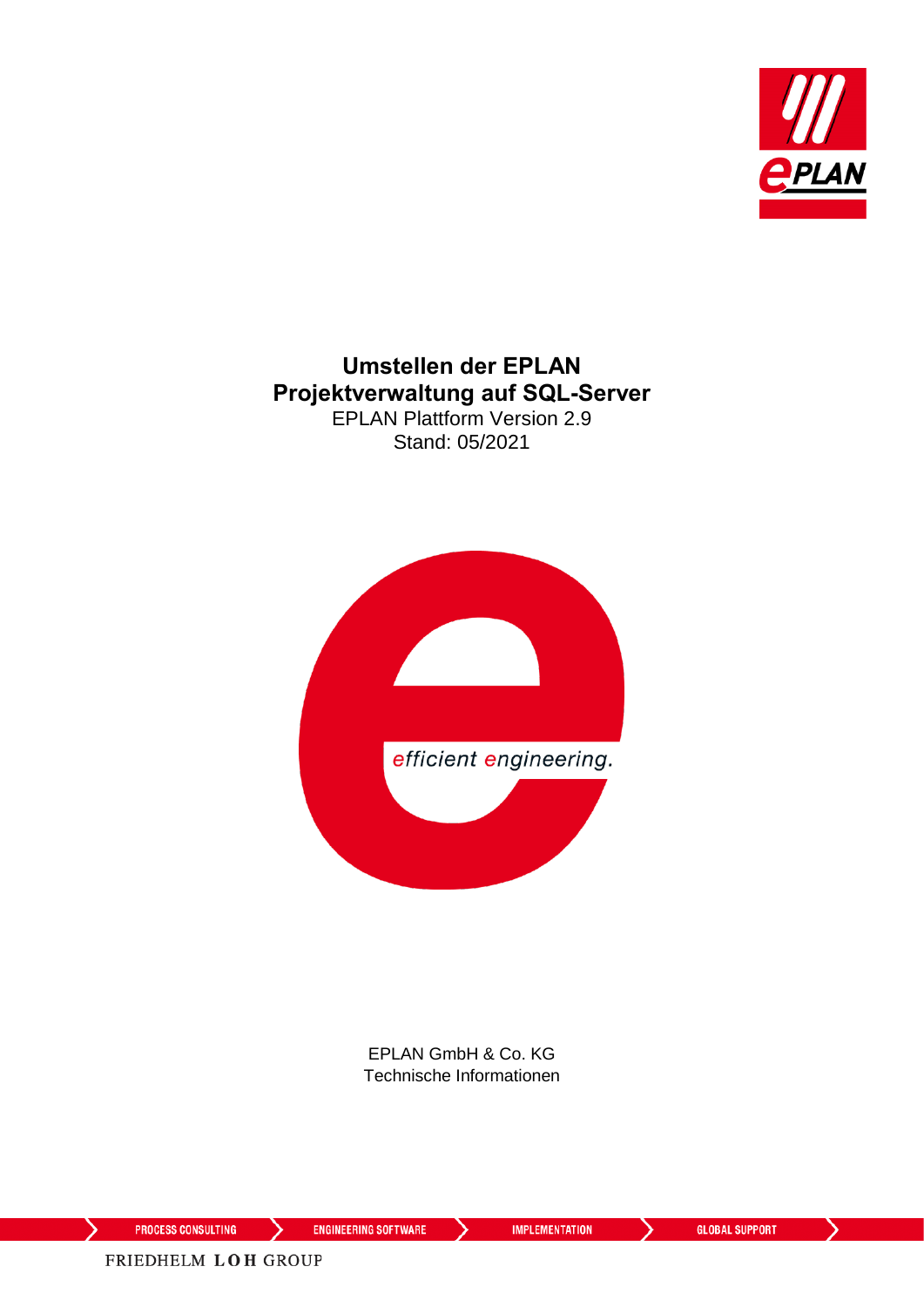

Copyright © 2021 EPLAN GmbH & Co. KG

EPLAN GmbH & Co. KG assumes no liability for either technical or printing errors, or for deficiencies in this technical information and cannot be held liable for damages that may result directly or indirectly from the delivery, performance, and use of this material.

This document contains legally protected information that is subject to copyright, trademark law, design law and other legal provisions. All rights are protected. This document or parts of this document may not be copied or reproduced by any other means without the express prior consent of EPLAN GmbH & Co. KG.

The software described in this document is subject to a licensing agreement and, if applicable, other contractual provisions. The utilization and reproduction of the software are only permitted in accordance with the specifications of this license agreement and, if applicable, any further existing contractual specifications.

RITTAL® is a registered trademark of Rittal GmbH & Co. KG.

EPLAN®, EPLAN Electric P8®, EPLAN Fluid®, EPLAN Preplanning®, EPLAN Pro Panel®, EPLAN Smart Wiring®, EPLAN Harness proD®, ePULSE®, eVIEW®, eBUILD, SYNGINEER and EPLAN Cogineer® are registered trademarks of EPLAN GmbH & Co. KG.

Windows 7®, Windows 8.1®, Windows 10®, Windows Server 2008 R2®, Windows Server 2012®, Windows Server 2012 R2®, Microsoft Windows®, Microsoft Office®, Microsoft® Excel®, Microsoft® Access® and Notepad® are registered trademarks of the Microsoft Corporation (in accordance with the laws of the State of Washington).

PC WORX®, CLIP PROJECT®, INTERBUS® and PROFINET® are registered trademarks of Phoenix Contact GmbH & Co. KG.

AutoCAD® and AutoCAD Inventor® are registered trademarks of Autodesk, Inc.

STEP 7<sup>®</sup>, SIMATIC<sup>®</sup> and SIMATIC HW Config<sup>®</sup> are registered trademarks of Siemens AG.

InstallShield® is a registered trademark of InstallShield, Inc. FLEXERA SOFTWARE LLC.

Adobe® Reader® and Adobe® Acrobat® are registered trademarks of Adobe Systems Inc.

Intel<sup>®</sup> is a registered trademark of Intel Corporation.

Citrix® is a registered trademark of Citrix Systems, Inc.

TwinCAT® is a registered trademark of Beckhoff Automation GmbH.

Unity Pro® is a registered trademark of Schneider Electric S.E.

RSLogix 5000<sup>®</sup> and RSLogix Architect<sup>®</sup> are registered trademarks of Rockwell Automation Inc.

All other product names and trade names are trademarks or registered trademarks of their respective owners.

EPLAN uses the Open Source software 7-Zip (7z.dll), Version 16.00, Copyright © by Igor Pavlov. The source code of 7-Zip is subject to the GNU Lesser General Public License (LGPL). The source code of 7-Zip and details on this license can be found on the following Web site: http://www.7-zip.org

EPLAN uses the Open Source software Open CASCADE, Version 7.5.0, Copyright © by Open CASCADE S.A.S. The source code of Open CASCADE is subject to the Open CASCADE Technology Public License. The source code of Open CASCADE and details on this license can be found on the following website: http://www.opencascade.org

EPLAN makes an import function available which uses eCl@ss. The use of the eCl@ss standard is subject to a license and requires registration and downloading in the download portal: http://www.eclassdownload.com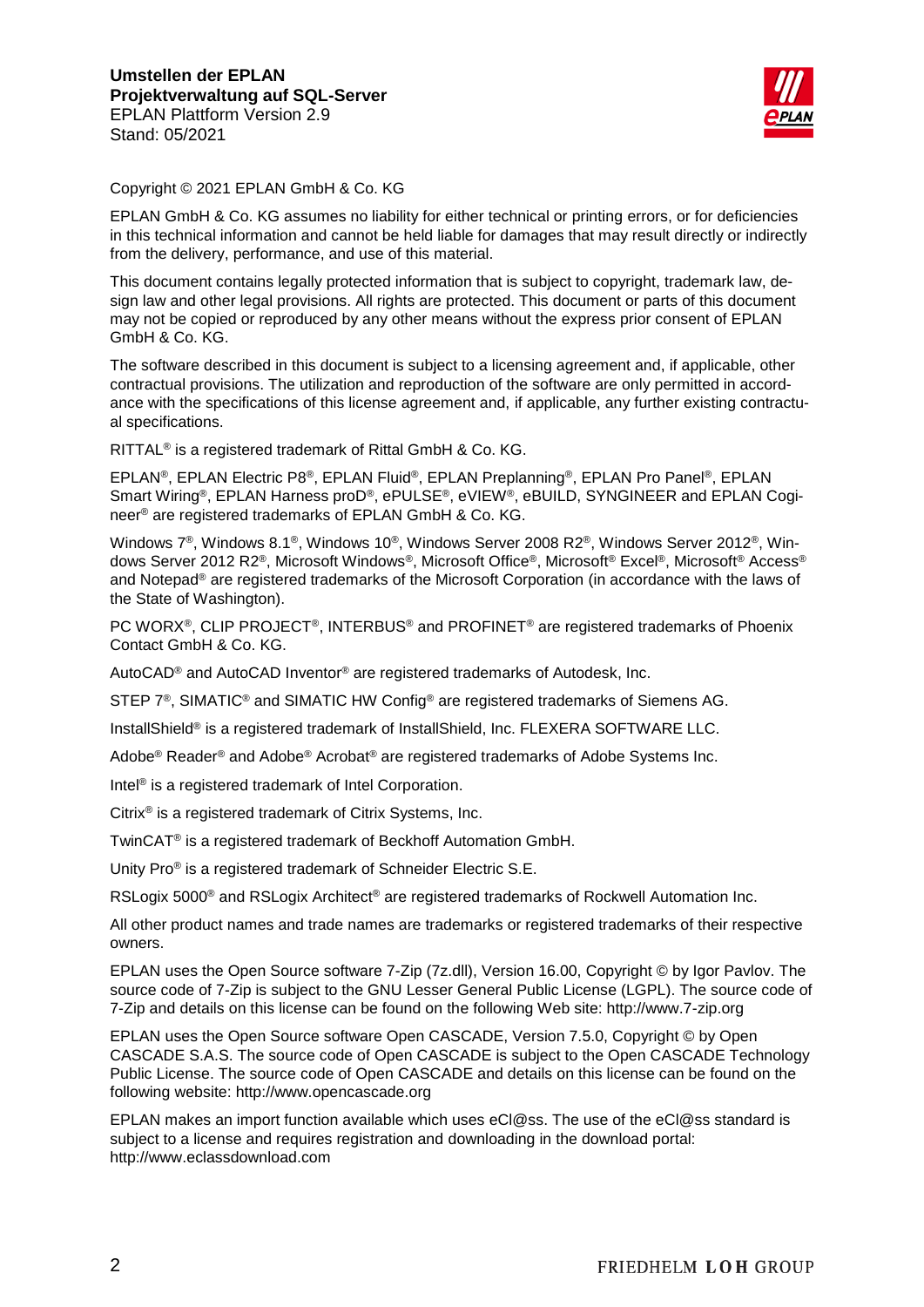

#### **Umstellen der EPLAN Projektverwaltung auf SQL-Server** EPLAN Plattform Version 2.9 Stand: 05/2021

EPLAN uses the dotNetRDF © library: http://www.dotnetrdf.org, Copyright (c) 2009-2013 dotNetRDF Project (dotnetrdf-develop@lists.sf.net). The source code is subject to the MIT license: https://opensource.org/licenses/MIT

EPLAN uses Google Chromium ©, Version 88. https://www.chromium.org, Copyright © 2015 The Chromium Authors. The source code is subject to the BSD license.

EPLAN uses the Chromium Embedded Framework ©, Version 4324. https://bitbucket.org/chromiumembedded/cef, Copyright © 2008-2020 Marshall A. Greenblatt. Portions Copyright © 2006-2009 Google Inc. The source code is subject to the BSD license.

EPLAN uses CEFSharp ©, Version 88. https://cefsharp.github.io, Copyright © The CefSharp Authors. The source code is subject to the BSD license.

EPLAN uses Microsoft Unity ©, Version 4.0.1. https://github.com/unitycontainer/unity, Copyright © Microsoft. The source code is subject to the Apache license, Version 2.0.

This application incorporates Open Design Alliance software pursuant to a license agreement with Open Design Alliance. Open Design Alliance Copyright © 2002–2020 by Open Design Alliance. All rights reserved.

EPLAN uses the PDFlib library, Version 9.2.0, Copyright © by PDFlib GmbH. Copyright reserved.

EPLAN uses the PLOP library, Version 5.3p1, Copyright © by PDFlib GmbH. All rights reserved.

The license management portion of this Licensee Application is based upon one or more of the following copyrights: Sentinel® RMS, © 2005 SafeNet, Inc., all rights reserved, and Sentinel® EMS, © 2009 SafeNet, Inc., all rights reserved. Sentinel® is a registered trademark of SafeNet, Inc.

EPLAN uses the the Open Source software QR Code generator library, Version 1.2.1. https://www.nayuki.io/page/qr-code-generator-library, Copyright © by Project Nayuki. The source code is subject to the MIT License.

The complete license texts for the Open Source licenses mentioned above are available in the following file:

<Installation directory>\bin\License.txt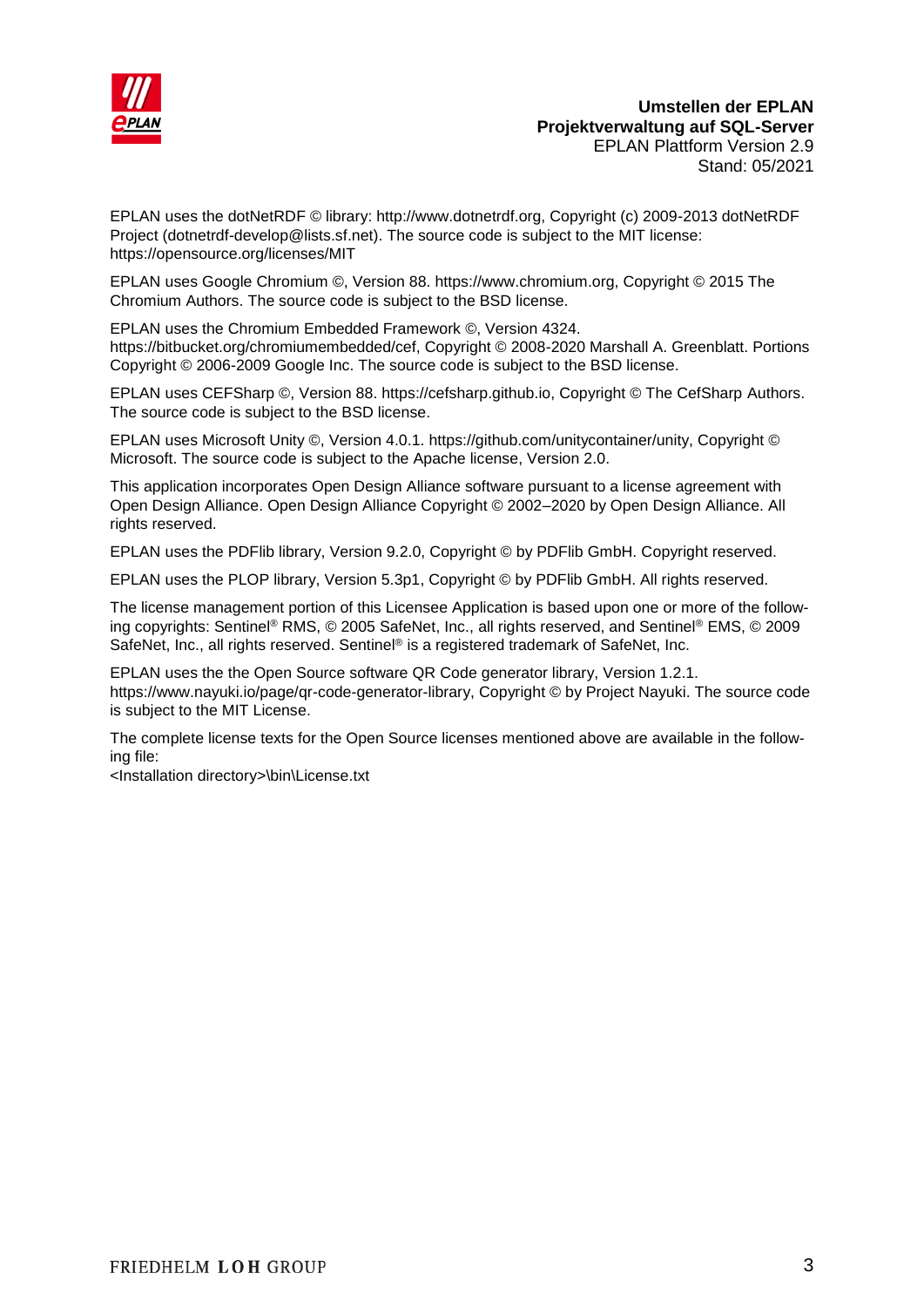

# **Inhaltsverzeichnis**

| Verbindung zu SQL-Server und Datenbank herstellen 9        |  |
|------------------------------------------------------------|--|
|                                                            |  |
| Weitere Verzeichnisse in die Projektverwaltung einlesen 13 |  |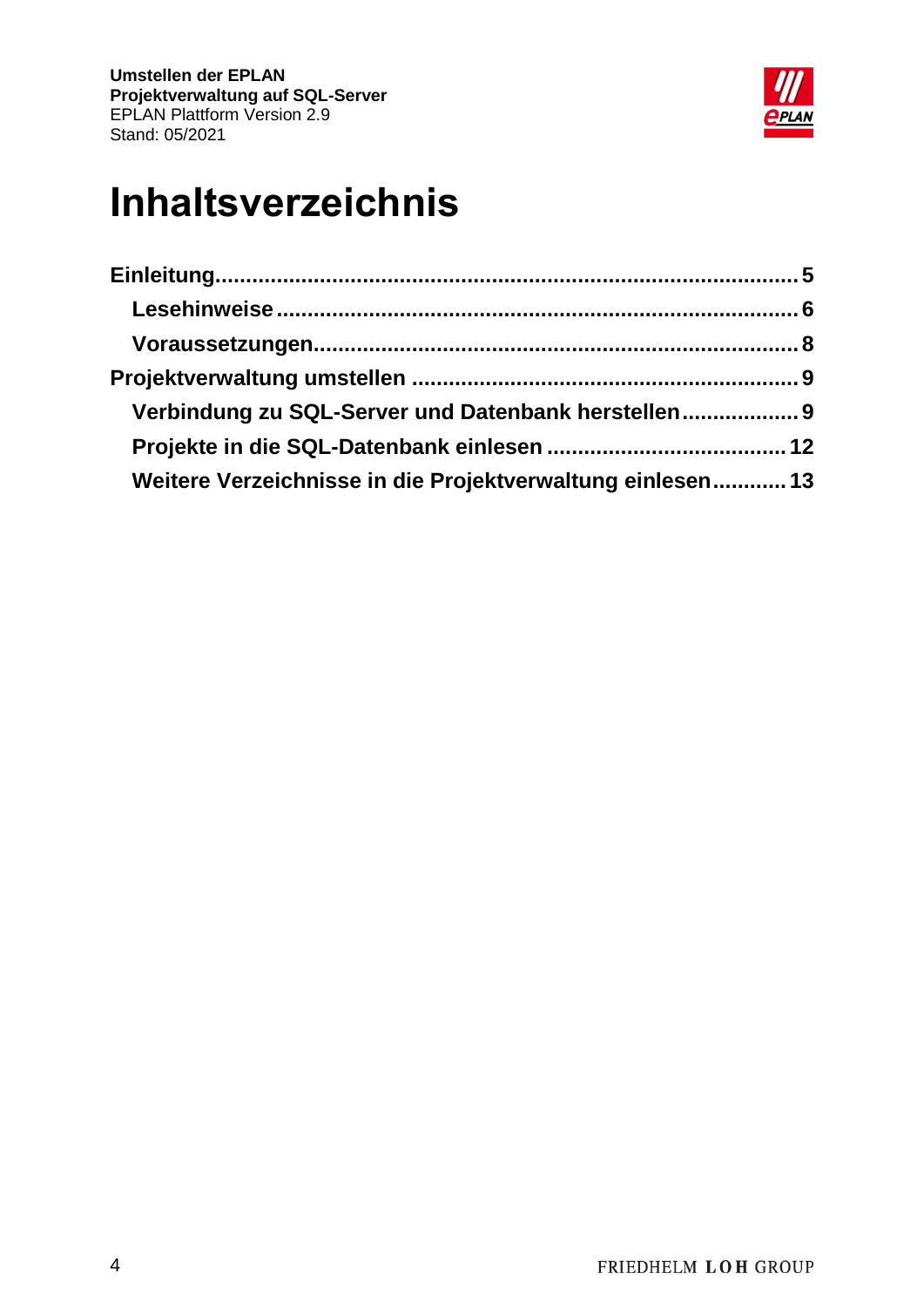

# <span id="page-4-0"></span>**Einleitung**

Sehr geehrte Anwenderin, sehr geehrter Anwender,

das Team von EPLAN GmbH & Co. KG freut sich, Sie als Anwender begrüßen zu können.

Dieses Dokument beschreibt, wie Sie die EPLAN Projektverwaltung auf den *Microsoft SQL-Server* umstellen können. Wir führen diese Umstellung am Beispiel von "EPLAN Electric P8" durch, eine entsprechende Vorgehensweise ist insgesamt für die folgenden Programmvarianten der EPLAN Plattform möglich:

- EPLAN CPM
- FPI AN Education
- EPLAN Electric P8
- EPLAN Fluid
- EPLAN Preplanning
- EPLAN Pro Panel
- EPLAN Trial.

Diese Anleitung wendet sich an Administratorinnen und Administratoren, die EPLAN bereits kennen und über Kenntnisse zur Konfiguration eines SQL-Servers verfügen.

#### **Hinweis:**

Für die Erstellung dieses Dokuments haben wir die volllizenzierte Programmvariante "EPLAN Electric P8" und den SQL-Server "Microsoft SQL-Server 2014 Express" eingesetzt. Wenn Sie eine andere Variante einsetzen, für P8 nicht sämtliche Module lizenziert haben oder eine andere Microsoft SQL-Server-Version verwenden, so gehen die Abbildungen in dieser Dokumentation möglicherweise über den Leistungsumfang der von Ihnen erworbenen Software hinaus. Es werden dann auch Funktionen beschrieben und / oder Abbildungen gezeigt, die Ihnen nicht zur Verfügung stehen.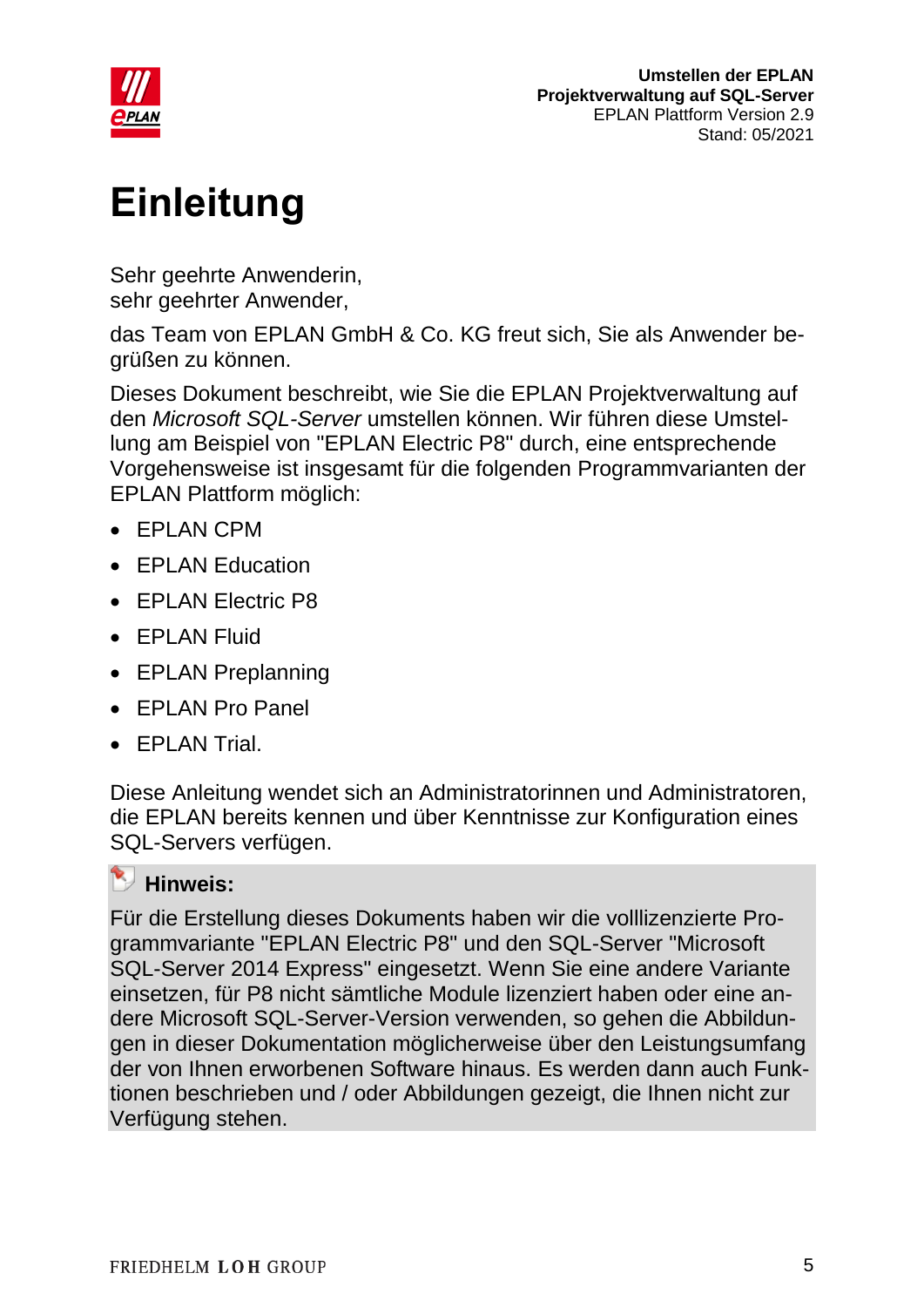

## <span id="page-5-0"></span>**Lesehinweise**

Bevor Sie mit der Lektüre beginnen, beachten Sie bitte folgende Symbole und Schreibweisen, die in diesem Dokument verwendet werden:

### **Achtung:**

Texte, die durch diese Grafik eingeleitet werden, sind Warnhinweise. Sie sollten diese Hinweise unbedingt lesen, bevor Sie die Bearbeitung fortsetzen!

### **Hinweis:**

Texte, die durch diese Grafik eingeleitet werden, enthalten zusätzliche Hinweise.

## **Tipp:**

Hinter dieser Grafik finden Sie nützliche Tipps, die Ihnen den Umgang mit dem Programm erleichtern.

#### v **Beispiel:**

Beispiele werden durch diese Grafik eingeleitet.

- Elemente der Benutzeroberfläche sind **fett** gekennzeichnet und dadurch sofort im Text zu finden.
- *Kursiv* hervorgehobene Texte sagen Ihnen, was besonders wichtig ist und worauf Sie unbedingt achten sollten.
- Codebeispiele, Verzeichnisnamen, Direkteingaben u.ä. werden in einer nichtproportionalen Schrift dargestellt.
- Funktionstasten, Tasten der Tastatur sowie Schaltflächen innerhalb des Programms werden in eckigen Klammern dargestellt (wie beispielsweise **[F1]** für die Funktionstaste "F1").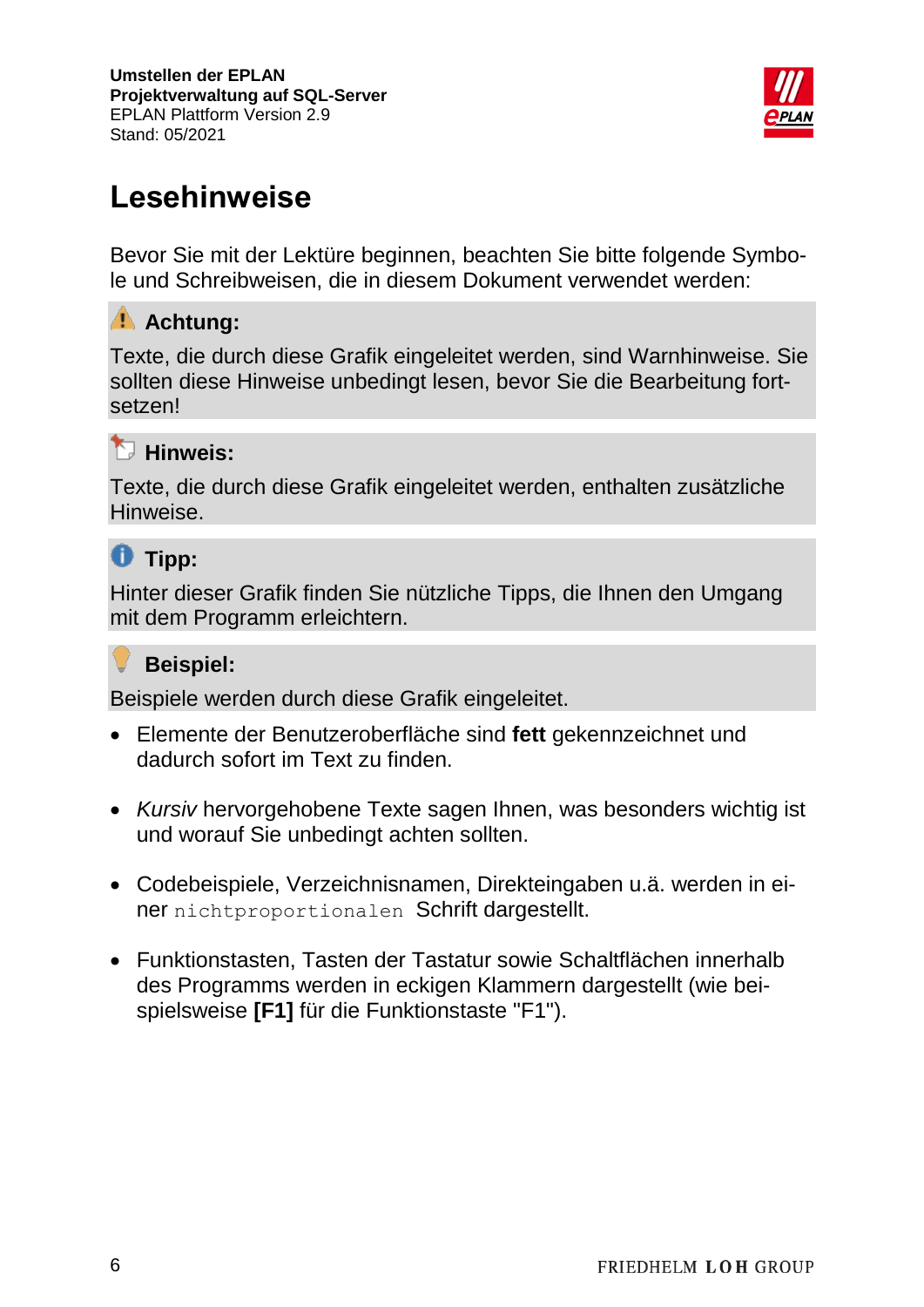

- Um den Lesefluss zu verbessern, verwenden wir in diesem Dokument häufig einen sogenannten "Menüpfad" (z.B. **Hilfe > Inhalt**). Die im Menüpfad aufgeführten Menüs und Optionen müssen in der angegebenen Reihenfolge ausgewählt werden, um eine bestimmte Programmfunktion aufzufinden. Über den oben aufgeführten Menüpfad rufen Sie z.B. das Hilfesystem von EPLAN auf.
- In den Handlungsanweisungen, die Sie Schritt für Schritt zu einem bestimmten Ziel führen, finden Sie an vielen Stellen hinter dem nach rechts zeigenden Pfeil-Symbol  $\Rightarrow$  die Reaktion des Programms auf Ihre Aktion.
- Im Zusammenhang mit Einstellungen oder Feldern (z.B. Kontrollkästchen), die nur ein- oder ausgeschaltet werden können, verwenden wir in diesem Dokument häufig die Begriffe "aktivieren" (Einstellung danach aktiv  $\Box$ ) und "deaktivieren" (Einstellung danach inaktiv  $\Box$ ).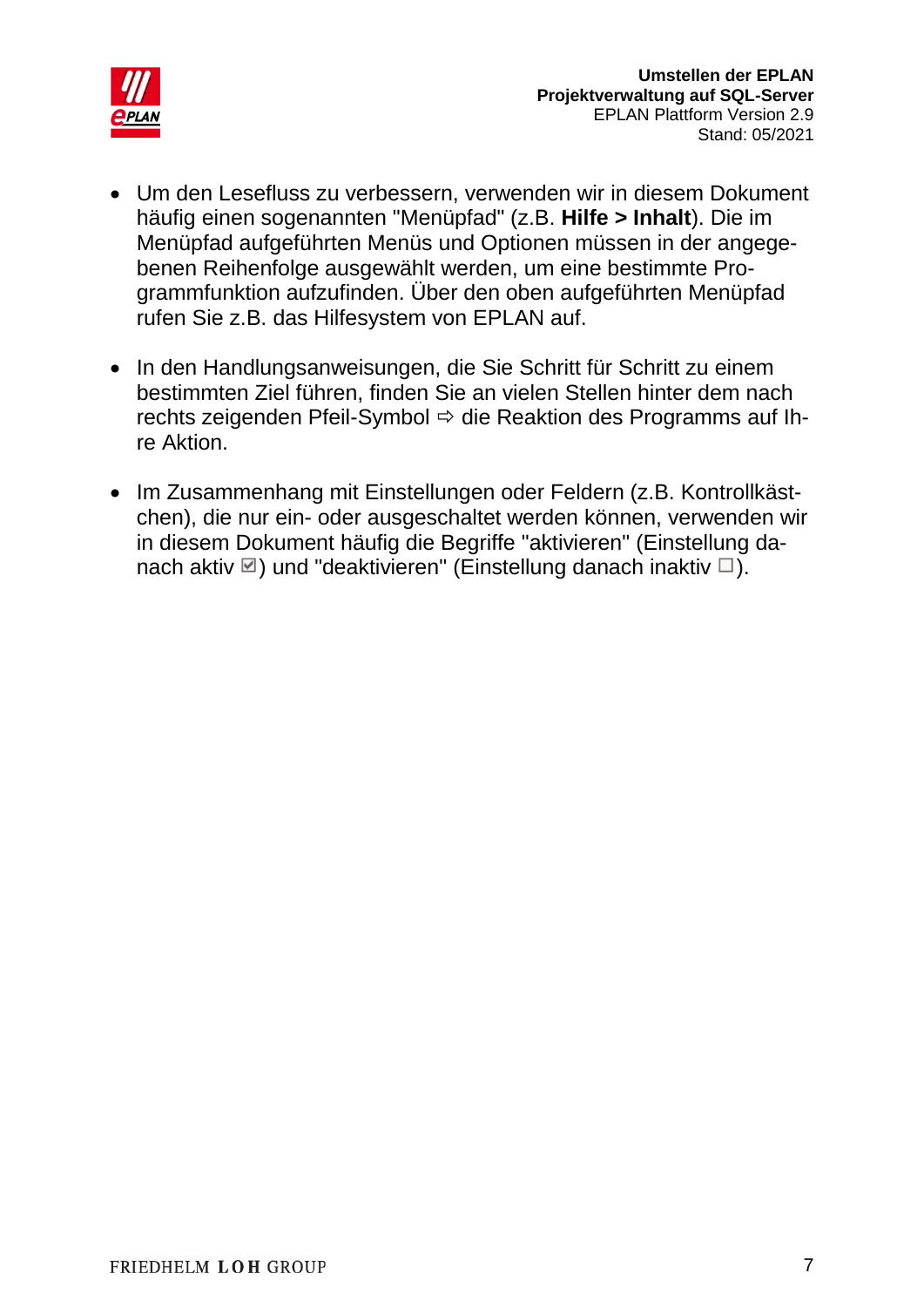

## <span id="page-7-0"></span>**Voraussetzungen**

Für die Umstellung der Projektverwaltung auf einen SQL-Server benötigen Sie einen der folgenden Microsoft SQL-Server:

Microsoft SQL-Server 2016 / 2017 Express / Standard oder Enterprise Edition.

Weitere Hinweise zu den Software-Voraussetzungen und Freigaben finden Sie auf der Homepage:

[https://www.eplan.help/de-](https://www.eplan.help/de-DE/Infoportal/Content/htm/portal_software_approvals.htm)[DE/Infoportal/Content/htm/portal\\_software\\_approvals.htm](https://www.eplan.help/de-DE/Infoportal/Content/htm/portal_software_approvals.htm)



#### **Hinweise:**

- Beachten Sie bitte, dass Sie für die Umstellung der Projektverwaltung in Ihrem Unternehmen einen Microsoft SQL-Server 2016 / 2017 installiert haben müssen. Falls dies nicht der Fall ist, sprechen Sie bitte Ihren SQL-Systemadministrator an.
- Setzen Sie die Version "SQL-Server 2016 / 2017 Express" ein, so müssen Sie zusätzlich das Management Studio Express installiert haben, um Datenbanken und Benutzer zu verwalten.
- Weitere Informationen zu den einzelnen Versionen des Microsoft SQL-Server-Betriebssystems finden Sie auf den Internetseiten von **Microsoft**

Verfügen Sie auf dem SQL-Server über *keine* Administratorberechtigungen, so wenden Sie sich an Ihren SQL-Systemadministrator. Damit Sie eine Verbindung zum SQL-Server herstellen können, benötigen Sie außerdem noch den Namen des Servers und müssen auf dem SQL-Server als Benutzer (mit dazugehörigem Kennwort) eingerichtet sein.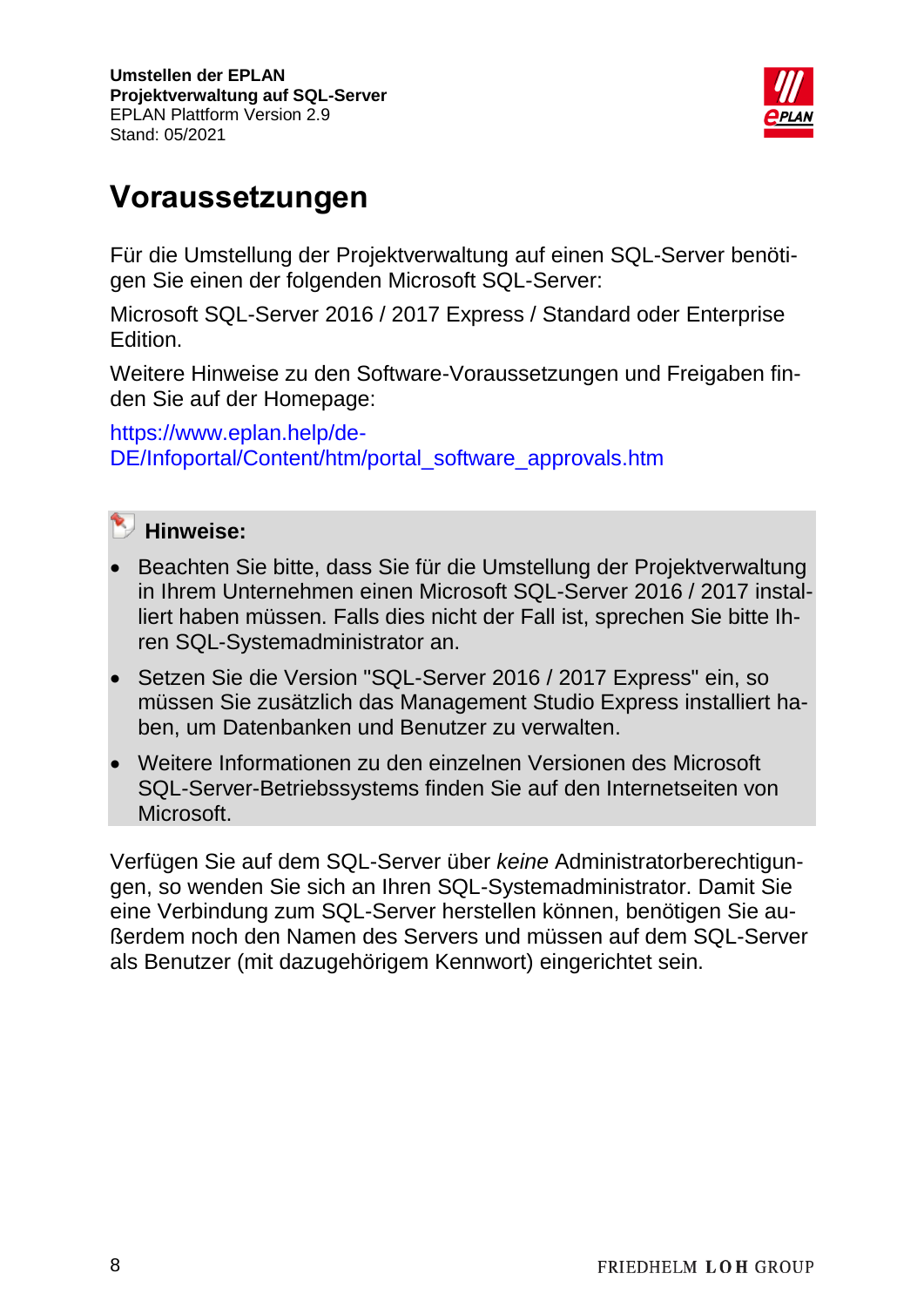

# <span id="page-8-0"></span>**Projektverwaltung umstellen**

## <span id="page-8-1"></span>**Verbindung zu SQL-Server und Datenbank herstellen**

### **Achtung:**

Um auf dem SQL-Server eine Datenbank mit der EPLAN Tabellenstruktur zu erstellen, benötigten Sie für die folgenden Schritte Administrationsberechtigungen auf dem SQL-Server. Wenden Sie sich hierzu bitte an Ihren SQL-Systemadministrator.

Öffnen Sie den Einstellungsdialog für die Projektverwaltung, um den SQL-Server einzustellen:

- 1. Wählen Sie **Optionen > Einstellungen > Benutzer > Verwaltung > Projektverwaltungsdatenbank**.
	- Der Dialog **Einstellungen: Projektverwaltungsdatenbank** wird geöffnet.

| $\Delta$                                                                                                                                                                                                                                                                                                                                                                                                                                                                                                                                                                                                        |                          | Einstellungen: Projektverwaltungsdatenbank |                                                          | $\mathbf{x}$ |
|-----------------------------------------------------------------------------------------------------------------------------------------------------------------------------------------------------------------------------------------------------------------------------------------------------------------------------------------------------------------------------------------------------------------------------------------------------------------------------------------------------------------------------------------------------------------------------------------------------------------|--------------------------|--------------------------------------------|----------------------------------------------------------|--------------|
| $\mathbb{X}$ $\mathbb{R}$ $\mathbb{R}$<br>Suchen<br><b>Projekte</b><br>Benutzer<br>$\mathbb{H}$ $\blacksquare$ Add-ons<br><b>Betriebsmittel</b><br>歯<br>Darstellung<br>宙<br>Datensicherung<br>宙<br>Grafische Bearbeitung<br>宙<br>Normentausch<br>曽<br>$\mathbb{R}$ PPE<br><b>E-Schnittstellen</b><br><b>E</b> Verwaltung<br><b>n</b> Artikel<br><b>Artikelvorfilterung</b><br>in,<br><b>Data Portal</b><br><b>Jobverwaltung</b><br>Multiuser-Monitor<br>ō<br>Projektverwaltungsdatenbank<br>Proxyserver<br>10<br>Tastenkombinationen<br>m<br>Verzeichnisse<br>Ŧп<br><b>E-</b> Übersetzung<br>Station<br>E-Firma | Access:<br>○ SQL-Server: | S(MD_PROJECTS)\Projects.mdb<br>OK          | 米<br>$\cdots$<br>$*$<br>$\bar{m}$<br>$\vee$<br>Abbrechen | Übernehmen   |

2. Wählen Sie die Option **SQL-Server**, und klicken Sie auf die Schaltfläche **[Neu]**.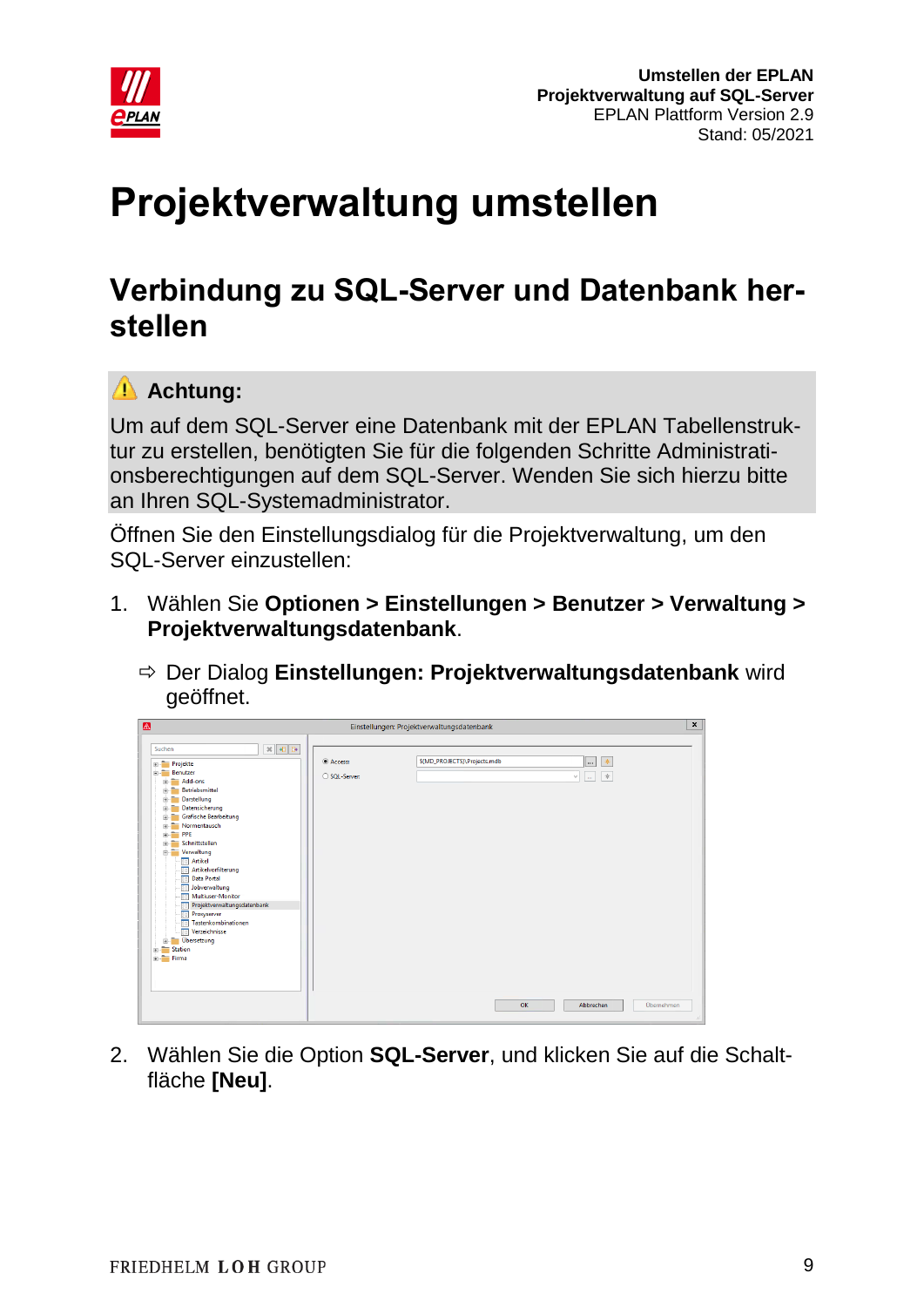

| Access:     | \$(MD_PROJECTS)\Projects.mdb | *<br>1.11     |
|-------------|------------------------------|---------------|
| SQL-Server: |                              | ÷<br>$\cdots$ |
|             |                              |               |

Der Dialog **SQL-Server-Datenbank erzeugen** wird geöffnet.

| A                | SQL-Server-Datenbank erzeugen * | x |
|------------------|---------------------------------|---|
| Server:          | .US-SOLSERVER\EPLAN             |   |
| Anmeldung:       | SQL-Server                      |   |
| <b>Benutzer:</b> | sa                              |   |
| Kennwort:        |                                 |   |
| Datenbank:       | <b>EPLAN PROJECTS</b>           | ы |
|                  | Abbrechen<br>OK                 |   |

- 3. Geben Sie im Feld **Server** den Servernamen und den Instanznamen des SQL-Servers ein.
- 4. Tragen Sie in das Feld **Datenbank** einen neuen Namen für Ihre Projektverwaltungsdatenbank ein.

#### **Achtung:**

Verwenden Sie keinen Bindestrich im Namen der SQL-Datenbank.

5. Wählen Sie bei der **Anmeldung** die von Ihrem SQL-Systemadministrator vorgegebene Variante.

#### **Hinweis:**

Sie haben zwei Möglichkeiten, sich am SQL-Server anzumelden: "Windows-Authentifizierung" verwendet die Anmeldedaten Ihres Windows-Benutzers.

Bei der Auswahl "SQL-Server" verwenden Sie einen eigenen Benutzernamen und Passwort.

Falls noch kein Benutzer für den Zugriff auf den SQL-Server eingerichtet wurde, wenden Sie sich bitte an Ihren SQL-Systemadministrator.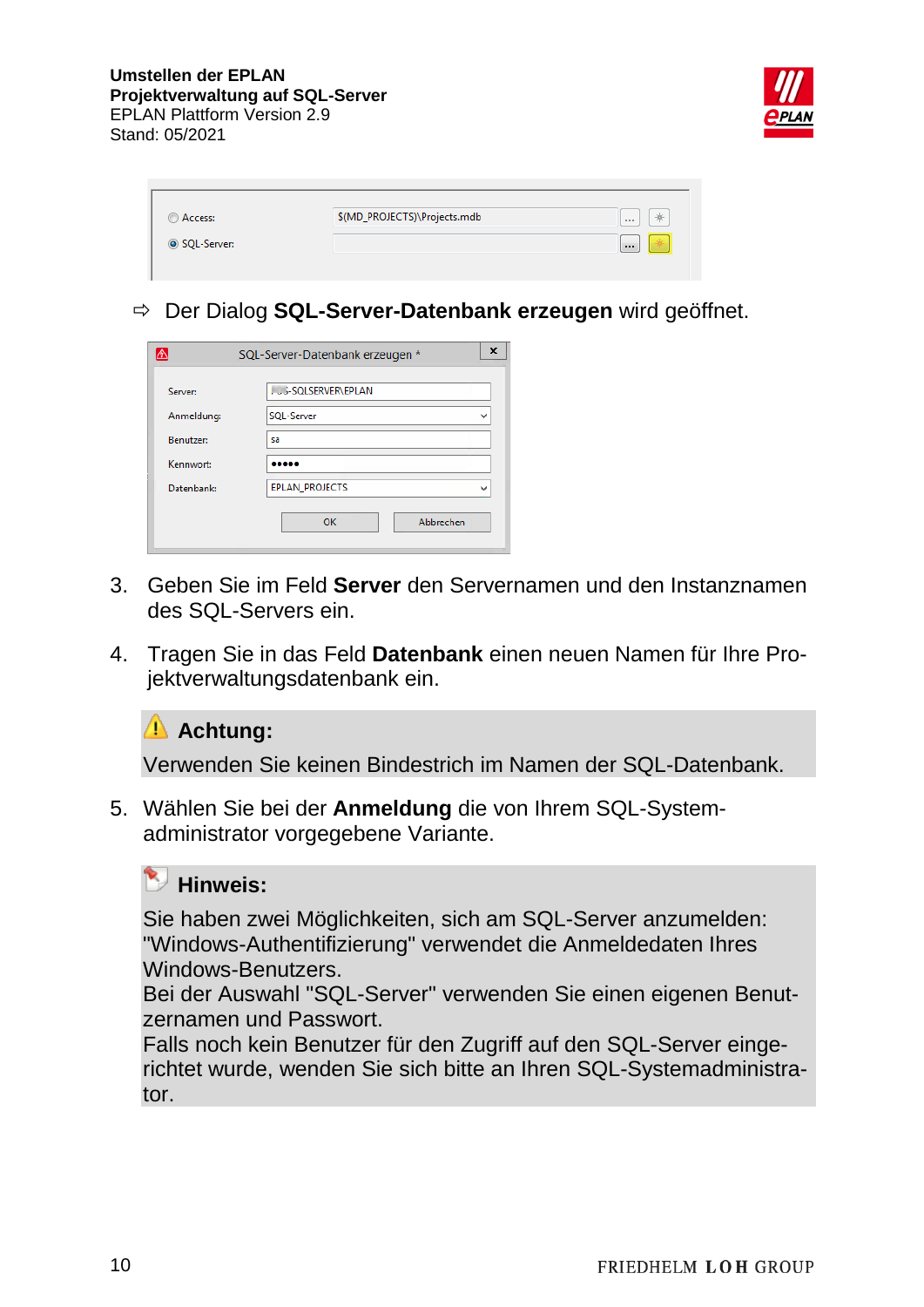

- 6. Bestätigen Sie Ihre Einstellungen im Dialog **SQL-Server-Datenbank erzeugen** mit **[OK]**.
- $\Rightarrow$  Die neue Datenbank wird erstellt.



7. Bestätigen Sie die Einstellungen mit **[OK]**.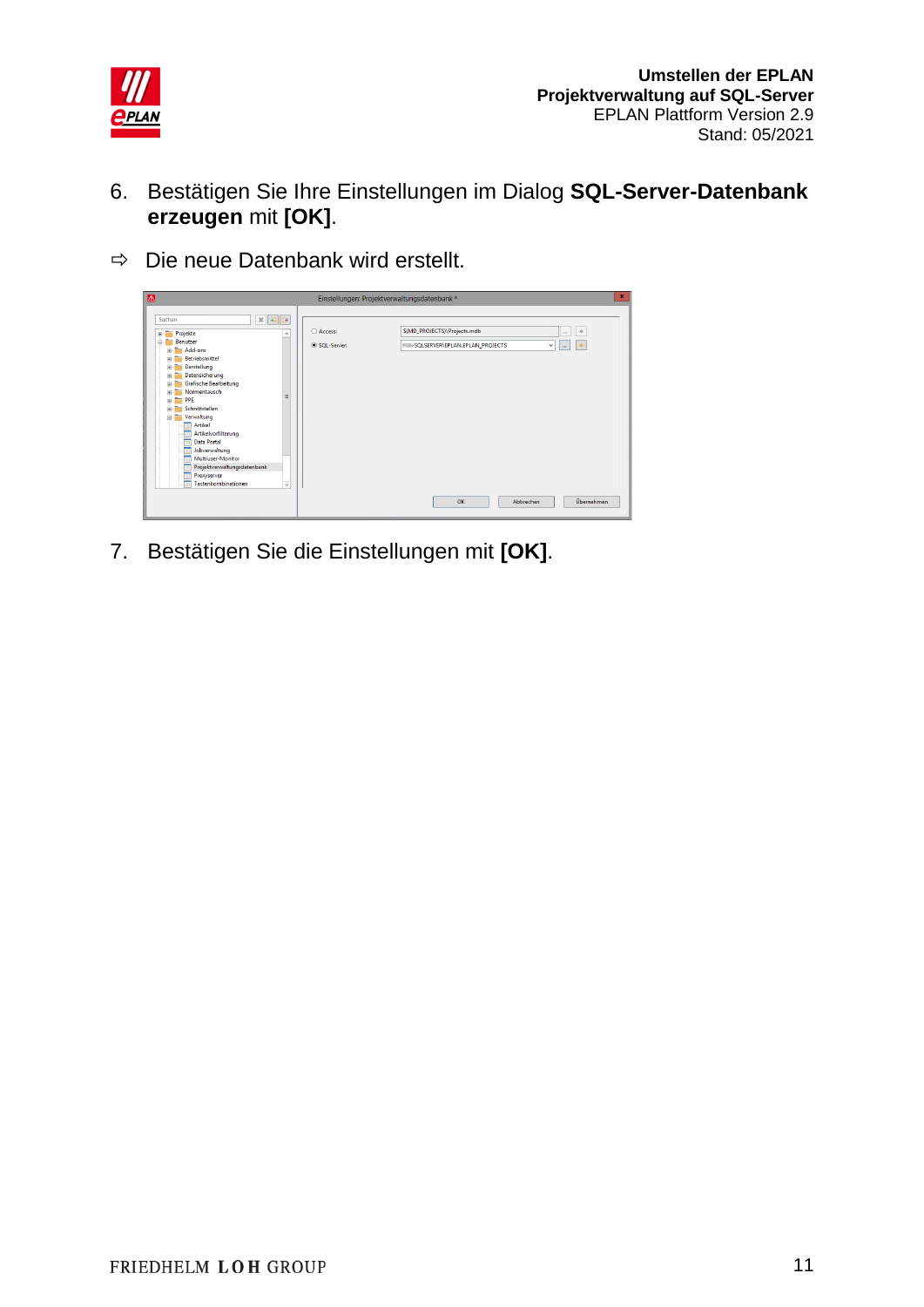

## <span id="page-11-0"></span>**Projekte in die SQL-Datenbank einlesen**

Nachdem Sie auf dem SQL-Server eine neue Datenbank erfolgreich erstellt haben, enthält diese noch keine Projekte. Um Ihre Projekte in die Datenbank einzulesen, führen Sie folgende Schritte aus:

- 1. Wählen Sie **Projekt > Verwaltung**.
	- Die Meldung **Projektverwaltung** öffnet sich.

| Projektverwaltung                                                                                     | ×    |
|-------------------------------------------------------------------------------------------------------|------|
| Die Datenbank enthält noch keine Projekte.<br>Wollen Sie jetzt das EPLAN-Projektverzeichnis einlesen? | Nein |
| Ja                                                                                                    |      |

- 2. Klicken Sie auf die Schaltfläche **[Ja]**, um Projekte, die sich im eingestellten EPLAN Projektverzeichnis befinden, einzulesen
	- Der Dialog **Projektverwaltung** öffnet sich.

| Filter<br>Eigenschaften Statistik Struktur Status<br>- Nicht aktiviert -<br>٧<br>$\mathbf{m}$ .<br>Kategorie:<br>Eigene Arbeitsstation<br>Alle Kategorien<br>$\Box$ $\Box$ C:<br>u<br>*<br>$\vert x \rangle$<br>Eplan_P8<br>Wert<br>Eigenschaftsname<br>o a me<br>in Data<br>Projektbeschreibung<br>Beispielprojekt<br>Projekte<br>Projektnummer<br><b>EPLAN DEMO</b><br>$\frac{1}{10}$ SUP<br><b>EPLAN</b><br>Kommission<br><b>EPLAN-DEMO</b><br>EPLAN Software & Service GmbH & Co. KG<br>Firmenname<br><b>FRED EPLAN-DEMO-GB</b><br>Firmenadresse 1<br>An der alten Ziegelei 2<br><b>FRIDED BRIDGE ST</b><br>D-40789 Monheim am Rhein / Germany<br><b>Firmenadresse 2</b><br><b>FOR EPLAN-DEMO-NFPA</b><br>Ersteller<br>EPLAN Software & Service (c) 2006<br>EPLAN-DEMO_en_US<br>г<br>Erstellungsdatum<br>05.12.2010 09:33:09<br>Letzter Bearbeiter: Anmeldename<br><b>MICHAEL</b><br>Letzte Fremdsprachenübersetzung: Datum<br>29.04.2015 09:31:04<br>Fabrikat<br><b>Universal VESA</b><br><b>AT78</b><br>Projekt: Typ<br>Installationsort<br>$+ET1$<br>Teilebesonderheiten<br>Sonderlackierung<br>Sonderumwelt<br>keine<br>Standort<br>Halle 4 / Abschnitt B<br>Werksnorm 07-3B<br><b>Vorschrift</b><br>Schutzart<br>IP 4x<br><b>RITTAL TS-8 Serie</b><br>Schaltschränke<br>400 V AC<br>Einspeisung<br>NYY 4x25mm <sup>2</sup><br>Zuleituna<br>$\checkmark$<br>24M<br>Stanarchannung<br>Speichern<br>Bearbeiten<br>Öffnen<br><b>Schließen</b><br>Organisieren<br>Extras | $\triangle$ |  | $\boldsymbol{\times}$ |
|------------------------------------------------------------------------------------------------------------------------------------------------------------------------------------------------------------------------------------------------------------------------------------------------------------------------------------------------------------------------------------------------------------------------------------------------------------------------------------------------------------------------------------------------------------------------------------------------------------------------------------------------------------------------------------------------------------------------------------------------------------------------------------------------------------------------------------------------------------------------------------------------------------------------------------------------------------------------------------------------------------------------------------------------------------------------------------------------------------------------------------------------------------------------------------------------------------------------------------------------------------------------------------------------------------------------------------------------------------------------------------------------------------------------------------------------------------------------------|-------------|--|-----------------------|
|                                                                                                                                                                                                                                                                                                                                                                                                                                                                                                                                                                                                                                                                                                                                                                                                                                                                                                                                                                                                                                                                                                                                                                                                                                                                                                                                                                                                                                                                              |             |  |                       |
|                                                                                                                                                                                                                                                                                                                                                                                                                                                                                                                                                                                                                                                                                                                                                                                                                                                                                                                                                                                                                                                                                                                                                                                                                                                                                                                                                                                                                                                                              |             |  |                       |
|                                                                                                                                                                                                                                                                                                                                                                                                                                                                                                                                                                                                                                                                                                                                                                                                                                                                                                                                                                                                                                                                                                                                                                                                                                                                                                                                                                                                                                                                              |             |  |                       |
|                                                                                                                                                                                                                                                                                                                                                                                                                                                                                                                                                                                                                                                                                                                                                                                                                                                                                                                                                                                                                                                                                                                                                                                                                                                                                                                                                                                                                                                                              |             |  |                       |
|                                                                                                                                                                                                                                                                                                                                                                                                                                                                                                                                                                                                                                                                                                                                                                                                                                                                                                                                                                                                                                                                                                                                                                                                                                                                                                                                                                                                                                                                              |             |  |                       |
|                                                                                                                                                                                                                                                                                                                                                                                                                                                                                                                                                                                                                                                                                                                                                                                                                                                                                                                                                                                                                                                                                                                                                                                                                                                                                                                                                                                                                                                                              |             |  |                       |
|                                                                                                                                                                                                                                                                                                                                                                                                                                                                                                                                                                                                                                                                                                                                                                                                                                                                                                                                                                                                                                                                                                                                                                                                                                                                                                                                                                                                                                                                              |             |  |                       |
|                                                                                                                                                                                                                                                                                                                                                                                                                                                                                                                                                                                                                                                                                                                                                                                                                                                                                                                                                                                                                                                                                                                                                                                                                                                                                                                                                                                                                                                                              |             |  |                       |
|                                                                                                                                                                                                                                                                                                                                                                                                                                                                                                                                                                                                                                                                                                                                                                                                                                                                                                                                                                                                                                                                                                                                                                                                                                                                                                                                                                                                                                                                              |             |  |                       |
|                                                                                                                                                                                                                                                                                                                                                                                                                                                                                                                                                                                                                                                                                                                                                                                                                                                                                                                                                                                                                                                                                                                                                                                                                                                                                                                                                                                                                                                                              |             |  |                       |
|                                                                                                                                                                                                                                                                                                                                                                                                                                                                                                                                                                                                                                                                                                                                                                                                                                                                                                                                                                                                                                                                                                                                                                                                                                                                                                                                                                                                                                                                              |             |  |                       |
|                                                                                                                                                                                                                                                                                                                                                                                                                                                                                                                                                                                                                                                                                                                                                                                                                                                                                                                                                                                                                                                                                                                                                                                                                                                                                                                                                                                                                                                                              |             |  |                       |
|                                                                                                                                                                                                                                                                                                                                                                                                                                                                                                                                                                                                                                                                                                                                                                                                                                                                                                                                                                                                                                                                                                                                                                                                                                                                                                                                                                                                                                                                              |             |  |                       |
|                                                                                                                                                                                                                                                                                                                                                                                                                                                                                                                                                                                                                                                                                                                                                                                                                                                                                                                                                                                                                                                                                                                                                                                                                                                                                                                                                                                                                                                                              |             |  |                       |
|                                                                                                                                                                                                                                                                                                                                                                                                                                                                                                                                                                                                                                                                                                                                                                                                                                                                                                                                                                                                                                                                                                                                                                                                                                                                                                                                                                                                                                                                              |             |  |                       |
|                                                                                                                                                                                                                                                                                                                                                                                                                                                                                                                                                                                                                                                                                                                                                                                                                                                                                                                                                                                                                                                                                                                                                                                                                                                                                                                                                                                                                                                                              |             |  |                       |
|                                                                                                                                                                                                                                                                                                                                                                                                                                                                                                                                                                                                                                                                                                                                                                                                                                                                                                                                                                                                                                                                                                                                                                                                                                                                                                                                                                                                                                                                              |             |  |                       |
|                                                                                                                                                                                                                                                                                                                                                                                                                                                                                                                                                                                                                                                                                                                                                                                                                                                                                                                                                                                                                                                                                                                                                                                                                                                                                                                                                                                                                                                                              |             |  |                       |
|                                                                                                                                                                                                                                                                                                                                                                                                                                                                                                                                                                                                                                                                                                                                                                                                                                                                                                                                                                                                                                                                                                                                                                                                                                                                                                                                                                                                                                                                              |             |  |                       |
|                                                                                                                                                                                                                                                                                                                                                                                                                                                                                                                                                                                                                                                                                                                                                                                                                                                                                                                                                                                                                                                                                                                                                                                                                                                                                                                                                                                                                                                                              |             |  |                       |
|                                                                                                                                                                                                                                                                                                                                                                                                                                                                                                                                                                                                                                                                                                                                                                                                                                                                                                                                                                                                                                                                                                                                                                                                                                                                                                                                                                                                                                                                              |             |  |                       |
|                                                                                                                                                                                                                                                                                                                                                                                                                                                                                                                                                                                                                                                                                                                                                                                                                                                                                                                                                                                                                                                                                                                                                                                                                                                                                                                                                                                                                                                                              |             |  |                       |
|                                                                                                                                                                                                                                                                                                                                                                                                                                                                                                                                                                                                                                                                                                                                                                                                                                                                                                                                                                                                                                                                                                                                                                                                                                                                                                                                                                                                                                                                              |             |  |                       |
|                                                                                                                                                                                                                                                                                                                                                                                                                                                                                                                                                                                                                                                                                                                                                                                                                                                                                                                                                                                                                                                                                                                                                                                                                                                                                                                                                                                                                                                                              |             |  |                       |
|                                                                                                                                                                                                                                                                                                                                                                                                                                                                                                                                                                                                                                                                                                                                                                                                                                                                                                                                                                                                                                                                                                                                                                                                                                                                                                                                                                                                                                                                              |             |  |                       |
|                                                                                                                                                                                                                                                                                                                                                                                                                                                                                                                                                                                                                                                                                                                                                                                                                                                                                                                                                                                                                                                                                                                                                                                                                                                                                                                                                                                                                                                                              |             |  |                       |
|                                                                                                                                                                                                                                                                                                                                                                                                                                                                                                                                                                                                                                                                                                                                                                                                                                                                                                                                                                                                                                                                                                                                                                                                                                                                                                                                                                                                                                                                              |             |  |                       |
|                                                                                                                                                                                                                                                                                                                                                                                                                                                                                                                                                                                                                                                                                                                                                                                                                                                                                                                                                                                                                                                                                                                                                                                                                                                                                                                                                                                                                                                                              |             |  |                       |
|                                                                                                                                                                                                                                                                                                                                                                                                                                                                                                                                                                                                                                                                                                                                                                                                                                                                                                                                                                                                                                                                                                                                                                                                                                                                                                                                                                                                                                                                              |             |  |                       |
|                                                                                                                                                                                                                                                                                                                                                                                                                                                                                                                                                                                                                                                                                                                                                                                                                                                                                                                                                                                                                                                                                                                                                                                                                                                                                                                                                                                                                                                                              |             |  |                       |
|                                                                                                                                                                                                                                                                                                                                                                                                                                                                                                                                                                                                                                                                                                                                                                                                                                                                                                                                                                                                                                                                                                                                                                                                                                                                                                                                                                                                                                                                              |             |  |                       |
|                                                                                                                                                                                                                                                                                                                                                                                                                                                                                                                                                                                                                                                                                                                                                                                                                                                                                                                                                                                                                                                                                                                                                                                                                                                                                                                                                                                                                                                                              |             |  |                       |
|                                                                                                                                                                                                                                                                                                                                                                                                                                                                                                                                                                                                                                                                                                                                                                                                                                                                                                                                                                                                                                                                                                                                                                                                                                                                                                                                                                                                                                                                              |             |  | $\therefore$          |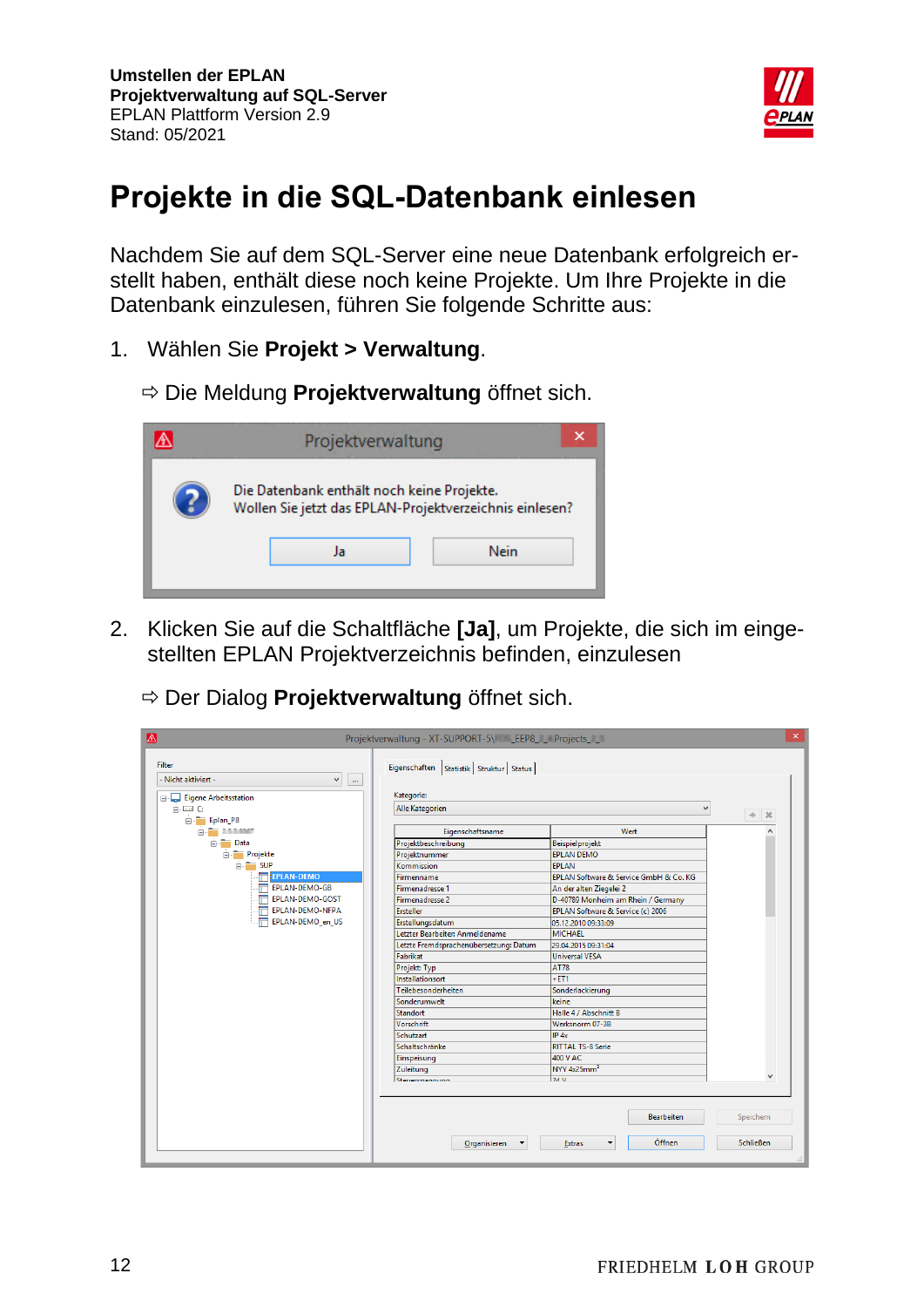

## <span id="page-12-0"></span>**Weitere Verzeichnisse in die Projektverwaltung einlesen**

Wenn Sie zusätzlich Projekte aus anderen Verzeichnissen in die Projektverwaltung einlesen möchten, gehen Sie wie folgt vor:

1. Wählen Sie **Projekt >Verwaltung**.



Der Dialog **Projektverwaltung** öffnet sich.

| $\triangle$<br>Filter<br>- Nicht aktiviert -<br>$\checkmark$<br>$\alpha\alpha$ | Projektverwaltung - XT-SUPPORT-5\    LEEP8_    Projects_    _<br>Eigenschaften   Statistik   Struktur   Status |                                                                   | $\times$                      |
|--------------------------------------------------------------------------------|----------------------------------------------------------------------------------------------------------------|-------------------------------------------------------------------|-------------------------------|
|                                                                                |                                                                                                                |                                                                   |                               |
| Eigene Arbeitsstation                                                          | Kategorie:                                                                                                     |                                                                   |                               |
| $\Box$ $\Box$ $\Box$                                                           | Alle Kategorien                                                                                                | v                                                                 | * *                           |
| Eplan_P8                                                                       |                                                                                                                |                                                                   |                               |
| ó <b>m</b> 111007                                                              | Eigenschaftsname                                                                                               | Wert                                                              |                               |
| in Data                                                                        | Projektbeschreibung                                                                                            | Beispielprojekt                                                   |                               |
| <b>Projekte</b>                                                                | Projektnummer                                                                                                  | <b>EPLAN DEMO</b>                                                 |                               |
| $\frac{1}{\Box}$ SUP                                                           | Kommission                                                                                                     | <b>EPLAN</b>                                                      |                               |
| <b>EPLAN-DEMO</b>                                                              | Firmenname                                                                                                     | EPLAN Software & Service GmbH & Co. KG                            |                               |
| EPLAN-DEMO-GB                                                                  | <b>Firmenadresse 1</b>                                                                                         | An der alten Ziegelei 2                                           |                               |
| EPLAN-DEMO-GOST                                                                | Firmenadresse 2                                                                                                | D-40789 Monheim am Rhein / Germany                                |                               |
| EPLAN-DEMO-NFPA                                                                | <b>Ersteller</b>                                                                                               | EPLAN Software & Service (c) 2006                                 |                               |
| EPLAN-DEMO_en_US                                                               | Erstellungsdatum                                                                                               | 05.12.2010 09:33:09                                               |                               |
|                                                                                | Letzter Bearbeiter: Anmeldename                                                                                | MICHAEL                                                           |                               |
|                                                                                | Letzte Fremdsprachenübersetzung: Datum                                                                         | 29.04.2015 09:31:04                                               |                               |
|                                                                                | Fabrikat                                                                                                       | <b>Universal VESA</b>                                             |                               |
|                                                                                | Projekt: Typ                                                                                                   | <b>AT78</b>                                                       |                               |
|                                                                                | Installationsort                                                                                               | $+ET1$                                                            |                               |
|                                                                                | Teilebesonderheiten                                                                                            | Sonderlackierung                                                  |                               |
|                                                                                | Sonderumwelt                                                                                                   | keine                                                             |                               |
|                                                                                | Standort                                                                                                       | Halle 4 / Abschnitt B                                             |                               |
|                                                                                | <b>Vorschrift</b>                                                                                              | Werksnorm 07-3B                                                   |                               |
|                                                                                | Schutzart                                                                                                      | $IP$ $4x$                                                         |                               |
|                                                                                | Schaltschränke                                                                                                 | <b>RITTAL TS-8 Serie</b>                                          |                               |
|                                                                                | Einspeisung                                                                                                    | 400 V AC                                                          |                               |
|                                                                                | Zuleitung                                                                                                      | NYY 4x25mm <sup>2</sup>                                           |                               |
|                                                                                | Stauerchannung                                                                                                 | 24M                                                               |                               |
|                                                                                | Organisieren                                                                                                   | Bearbeiten<br>Öffnen<br><b>Extras</b><br>$\overline{\phantom{a}}$ | Speichern<br><b>Schließen</b> |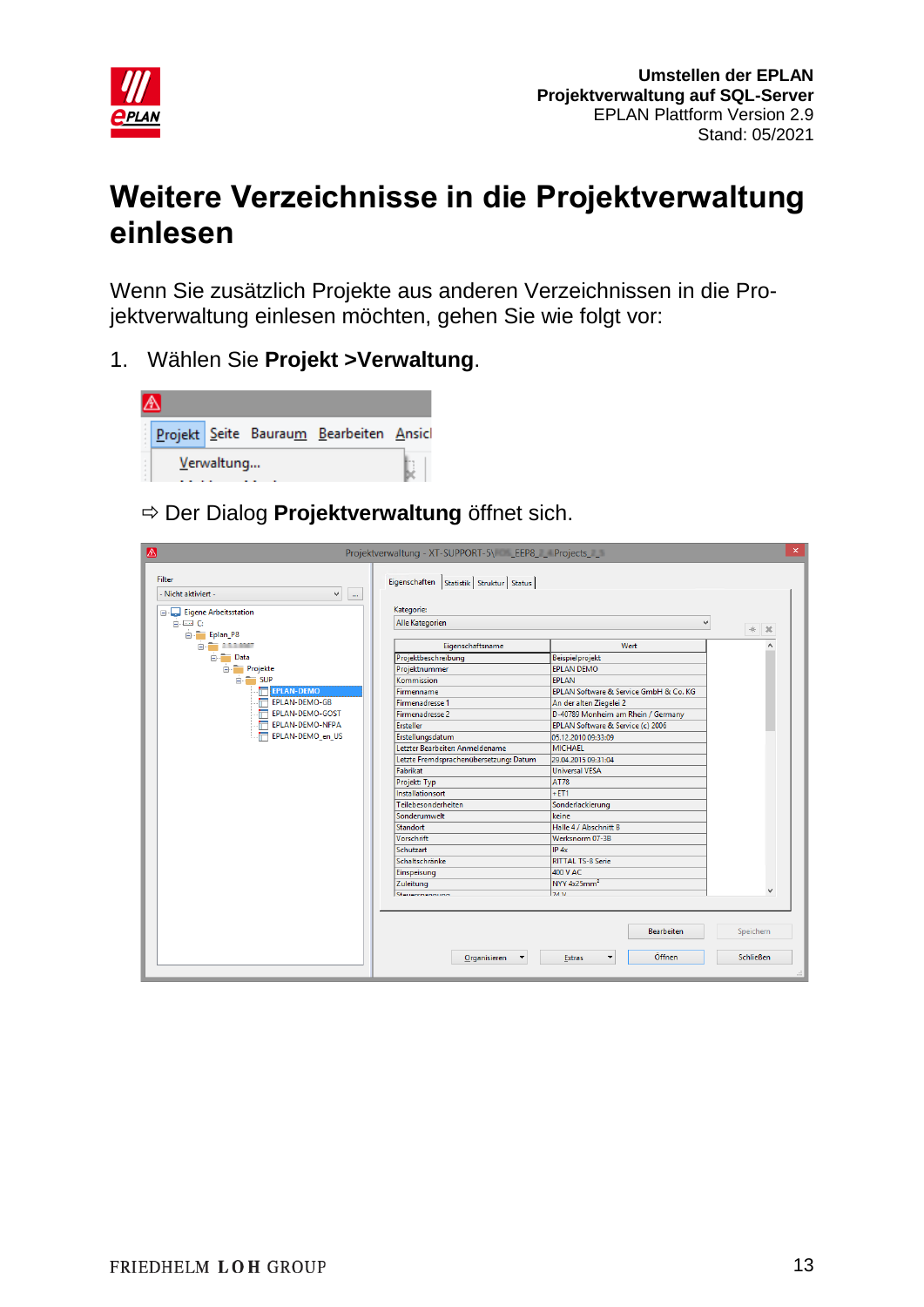

|       | <b>Universal VESA</b>           |              |
|-------|---------------------------------|--------------|
|       | Daten aktualisieren             |              |
|       | Verzeichnis einlesen            |              |
|       | Projektliste ausgeben           |              |
|       | Verzeichnis bearbeiten          |              |
|       | Projektinformationen einlesen   |              |
|       | Projektstammdaten aktualisieren |              |
|       | Projekt kontrollieren           |              |
|       | Projektinformationen ausgeben   | $\checkmark$ |
|       | Benutzer anzeigen               |              |
|       | Basisprojekt erstellen          |              |
|       | Projektvorlage erstellen        | Speichern    |
| ieren | Kundendaten einlesen<br>r       | Schließen    |
|       |                                 |              |

#### 2. Klicken Sie auf **Extras > Verzeichnis einlesen**.

Der Dialog **Startverzeichnis auswählen** öffnet sich.

| Startverzeichnis auswählen          | ×   |
|-------------------------------------|-----|
|                                     |     |
|                                     |     |
| Musik                               | ∧   |
| <b>图 Videos</b><br>$\triangleright$ |     |
| Diskettenlaufwerk (A:)              |     |
| Lokaler Datenträger (C:)            |     |
| ь<br><b>Benutzer</b>                |     |
| 4 Eplan_P8                          |     |
| ◢                                   |     |
| ⊿   Data                            |     |
| Ь<br>Artikel                        |     |
| Bilder<br>Þ                         |     |
| Dokumente<br>ь                      |     |
| DXF_DWG<br>$\triangleright$         |     |
| Formulare<br>$\triangleright$       |     |
|                                     |     |
| Abbrechen<br>OK                     |     |
|                                     | ai. |

- 3. Wählen Sie das gewünschte Verzeichnis, und klicken Sie auf **[OK].**
	- Alle Projekte aus dem gewählten Verzeichnis und dessen Unterverzeichnissen werden in die Projektverwaltung eingelesen.